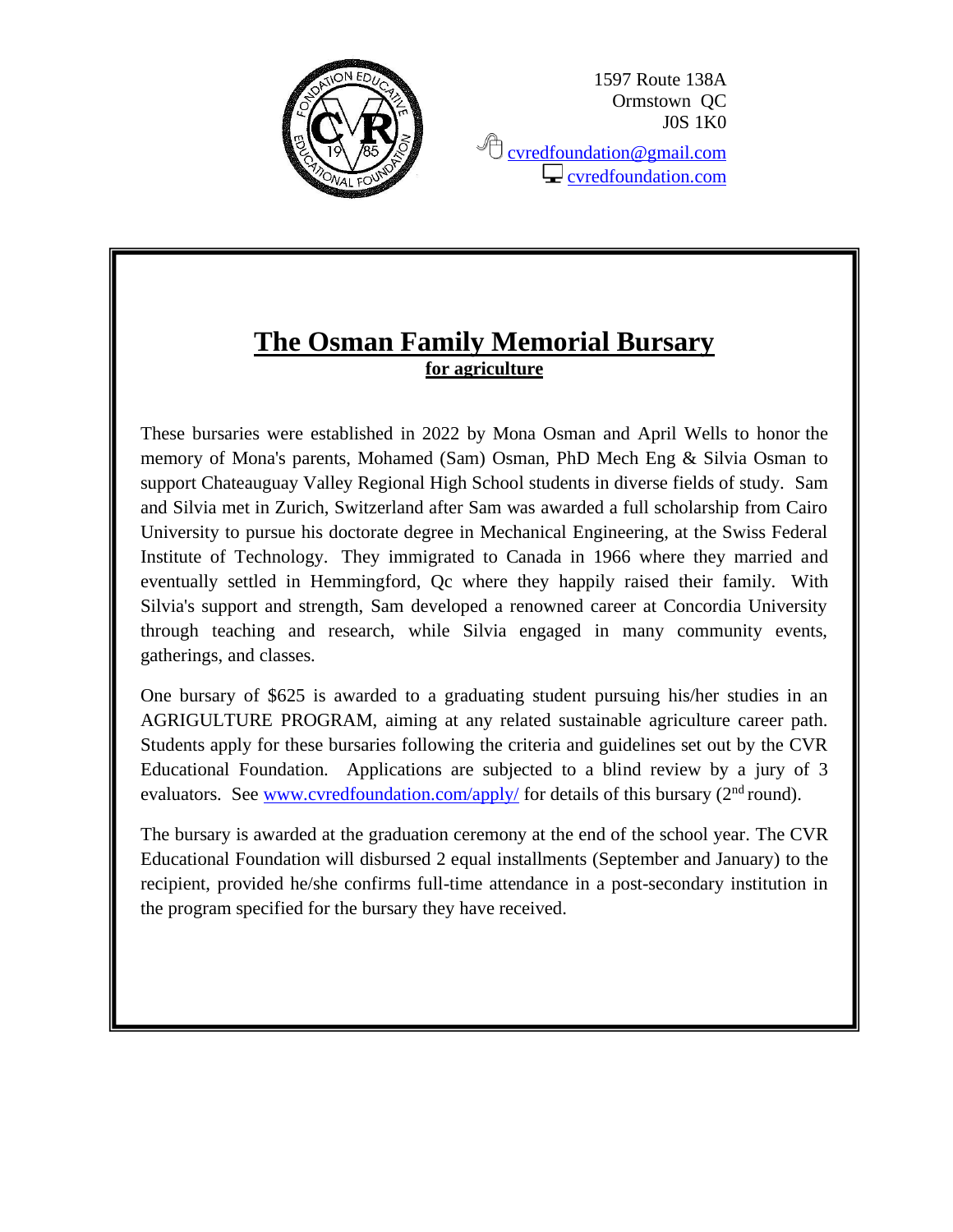# **The Osman Family Memorial Bursaries**

#### **Criteria for the Agriculture Bursary**

Dear applicant,

Bear in mind that the following criteria are used by the jury members that will review your submission. Please feel free to show this document to the people who will be writing your letters of reference.

#### **1. Letters of Intent (10 points)**

A letter of intent, identifying post-secondary education goals in sustainable agriculture. The student must state what experience(s) influenced his/her chosen career path. Within this context, the following may be used as examples, if applicable:

- School life (sports, cultural, leadership);
- Community life (working for service groups, sports, church or agricultural organizations);
- Work experience (part time and summer jobs)
- Any other relevant information

#### **2. Financial Assessment Form (20 points)**

The applicant must express the need for financial support by completing the **Financial Need Assessment** form. Extenuating circumstances should be detailed if applicable.

#### **3. Two Letters of Reference, one from a CVR Educator and one from outside the school milieu (10 points)**

#### • **Letter of Reference from a CVR Educator**

- o Student's ability as perceived by an educator (Student's character, academic success and how involvement at school has shaped this applicant; i.e. sports, culture, leadership, etc.).
- o Post-secondary academic potential.
- o General work ethic (Student's work habits and attitude).

#### • **Letter of Reference from outside CVR or the school milieu**

- o Character Reference (General demeanor and work ethic as observed by the author).
- **At the discretion of the evaluator**

#### **4. Marks (10 points)**

The student must submit the most recent Achievement Record issued by MEES (Ministère de l'Éducation et de l'Enseignement supérieur du Québec) and the latest (Term 2) CVRHS report card. *Both demonstrating an overall average of 80% or higher.*